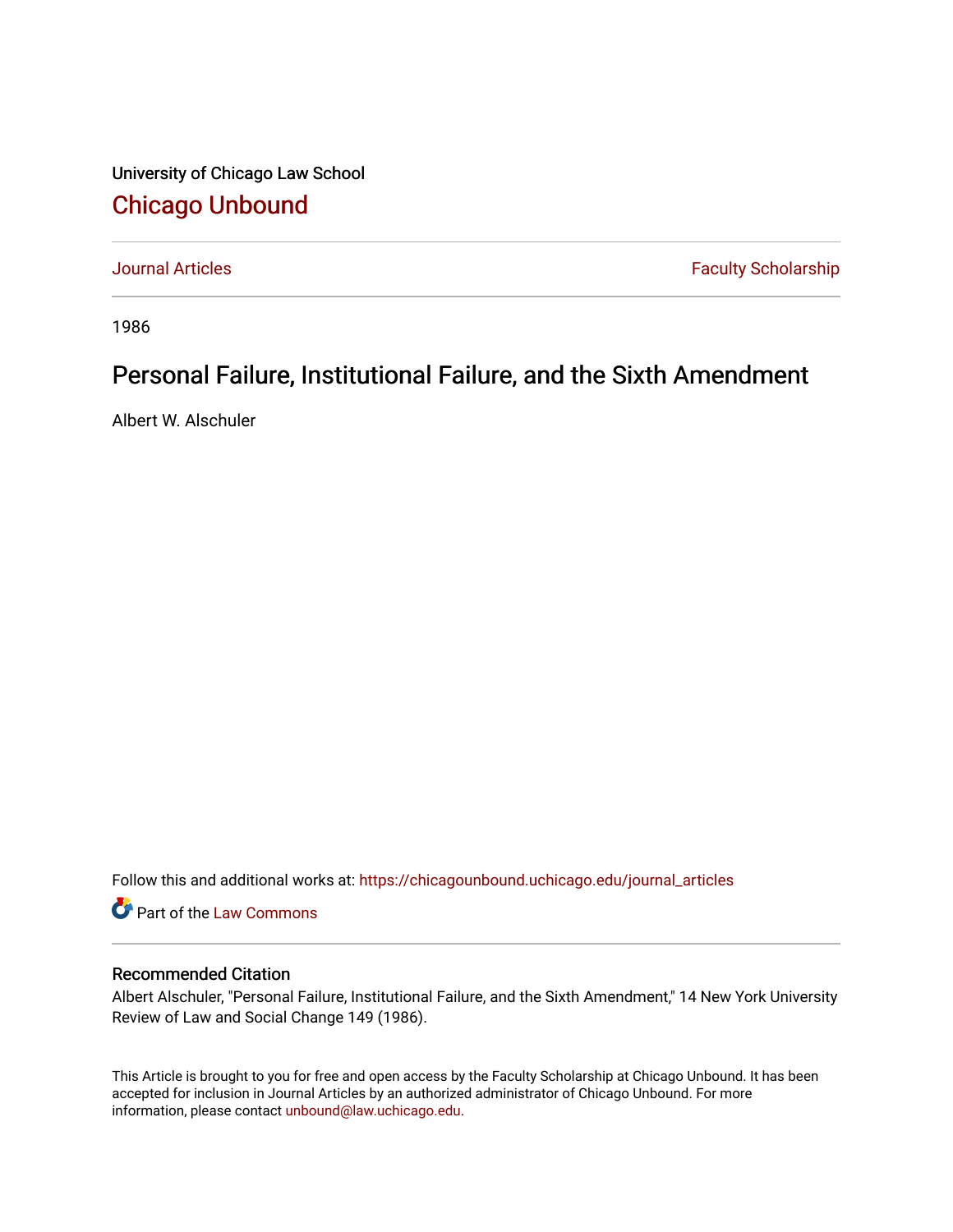## PERSONAL FAILURE, INSTITUTIONAL FAILURE, AND THE SIXTH AMENDMENT\*

## ALBERT W. ALSCHULER\*\*

I agree with Professor Schulhofer's main thesis: The problem of guaranteeing the effective assistance of counsel cannot be solved within a plea bargaining system.' The reasons for this conclusion fall under two main headings. First, a system of plea negotiation is a catalyst for inadequate representation. It subjects defense attorneys to serious temptations to disregard their clients' interests, engenders suspicion of betrayal on the part of defendants, and aggravates the harmful impact of inadequate representation when it occurs. Second, a plea negotiation system insulates attorneys from review and often makes it impossible to determine whether inadequate representation has occurred.

As Professor Schulhofer suggests, almost every defense of plea negotiation depends on the assumption that defendants will be well-represented.<sup>2</sup> Apologists for plea bargaining draw pictures of well-informed defendants, advised by capable attorneys, making rational assessments of surrender and gain.3 These apologists know that, were they to peer into the pit, they often would find their assumptions unjustified. Nevertheless, they regard the defective performance of lawyers as exogenous to a plea bargaining system. In their view, inadequate lawyers are as likely to appear and work their mischief in one system as another; whether their cases are bargained or tried is immaterial.<sup>4</sup> Although these observers condemn departures from their idealized models as abuses, they evaluate the institution of plea bargaining by examining how the process might work with Earl Warren as the prosecutor, Socrates as the defense attorney, and Solomon as the trial judge. These observers wear blinders. They are somewhat like the people who once proclaimed that monarchy is a marvelous form of government so long as the king is good. Although apolo-

2. *Cf., ag.,* **id.** at 140, 144.

4. *E.g.,* Easterbrook, *supra* note **3,** at **309-10;** Church, *supra* note **3,** at **521;** Hyman, *supra* note **3,** at 14.

**<sup>\*</sup> EDS. NoTE:** Normally it is the policy of the *Review* to use female pronouns for the third person singular when the pronoun is used generically. However, **at the time this paper was** accepted for publication, this policy was not mandatory.

**<sup>\*\*</sup>** Professor of Law, Russell Baker Scholar and Acting Director, Center for Studies of Criminal Justice, University of Chicago; Member, Illinois Bar. A.B., Harvard University, **1962;** LL.B., Harvard Law School, **1965.**

**<sup>1.</sup>** Schulhofer, *Effective Assistance on the Assembly Line,* 14 **N.Y.U.** REV. L. & **Sac. CHANGE 137 (1986)** [hereinafter cited as Schulhofer, *Effective Assistance].*

**<sup>3.</sup>** *Eg.,* Brady v. United States, **397 U.S.** 742 **(1970);** Easterbrook, *Criminal Procedure as a Market System,* **12** J. **LEGAL** STUD. **289 (1983);** Church, *In Defense of "Bargain Justice",* **13 LAW** & Soc'Y REv. **509 (1979);** Hyman, *Bargaining and Criminal Justice,* **33 RuTGERS L** REv. **3 (1980).**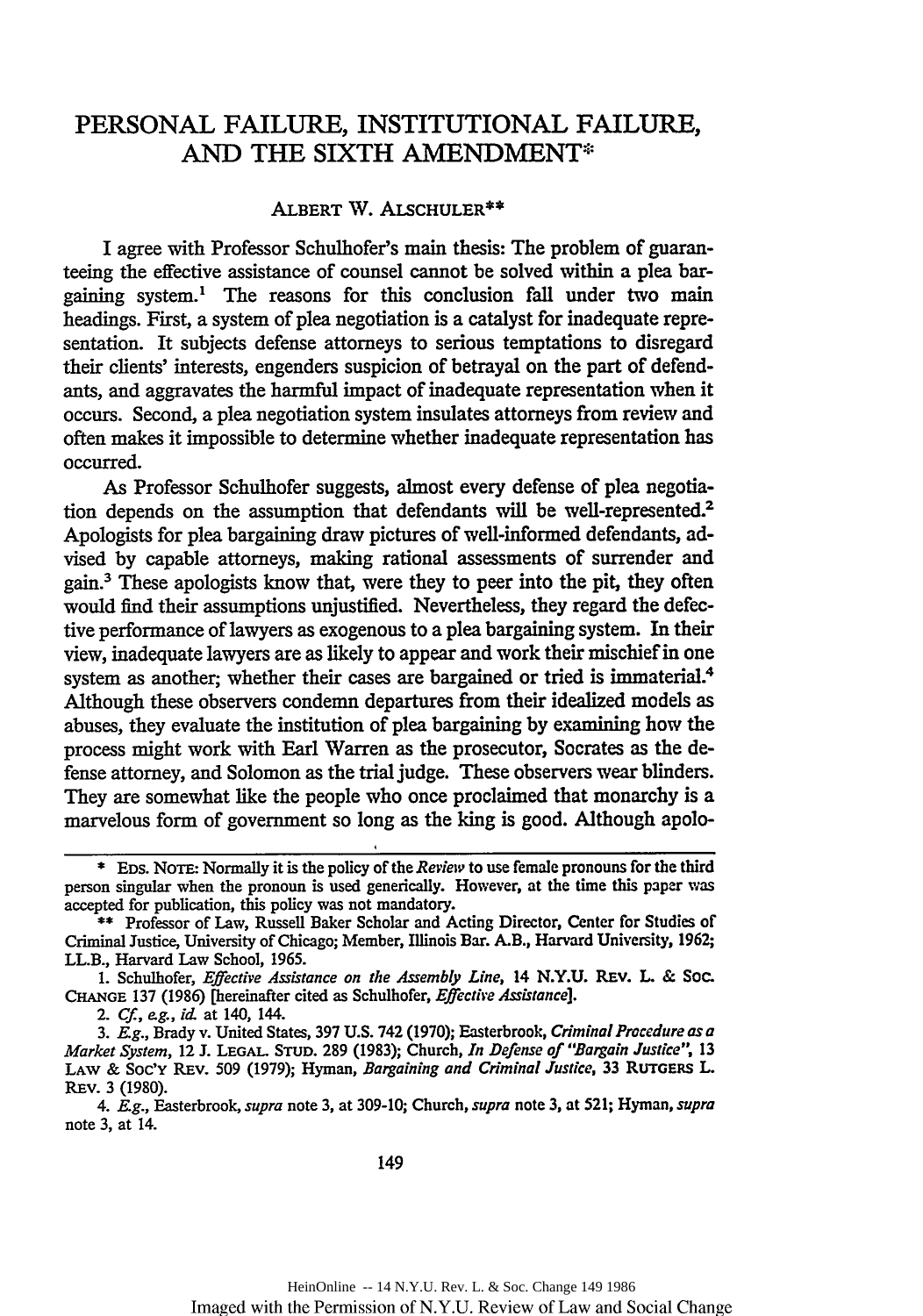gists for plea negotiation usually recognize that the king may not be good, they argue that no system can be better than the people who administer it.

**I**

My principal goal in this paper is to demonstrate that institutional arrangements make a difference and that the performance of lawyers is not exogenous. A regime of plea negotiation lends itself to ineffective assistance and aggravates its harmful consequences in at least six ways that an adjudicative system<sup>5</sup> does not.<sup>6</sup>

First, like other people, defense attorneys like money. A plea bargaining system subjects these attorneys to powerful financial temptations to disregard their clients' interests. For obvious practical reasons, privately retained defense attorneys usually collect their fees in advance; and once an attorney has pocketed his fee, his economic interests lie in disposing of the case as rapidly as possible. The most rapid way to dispose of a case is usually to enter a bargained plea. A similar conflict of interest besets some appointed attorneys those who receive small statutory payments for every case in which they appear. The statutory compensation is never a great reward for conducting a two-day trial; but for many lawyers, the burdens of representing the indigent become tolerable when these burdens consist of a brief conference with the client, a brief conference with the prosecutor, and a brief courtroom colloquy before a negotiated plea is accepted.'

Second, apart from the desire to make money, attorneys like to minimize work. Plea negotiation offers defense attorneys a more comfortable way of life than does adjudication. As salaried lawyers whose compensation does not depend on the ways in which their cases are resolved, public defenders are not subject to the same economic temptafions as private defense attorneys. Never-

Similarly, I do not claim that the deficiencies of a plea bargaining system discussed in this commentary would, without more, warrant the abandonment of plea bargaining. These remarks merely explore some of the many subordinate injustices to which a fundamentally unjust practice has led.

7. Although a defense attorney's financial interests usually favor the entry of a plea of guilty, these interests occasionally push in the opposite direction. Consider, for example, an assigned counsel system that compensates attorneys on an hourly basis. Attorneys who regard the prescribed hourly rate as inadequate may be tempted to put the burdens of their assignments behind them by entering bargained pleas of guilty. Attorneys who lack more remunerative uses of their time, by contrast, may be tempted to "milk" their assignments. These attorneys may take cases to trial when that course would not be in their clients' interests. The point is simply that a defense attorney often has personal interests in his client's choice of plea that differ from those of the client himself.

<sup>5.</sup> I use the term "adjudicative system" to include every system that does not reward or encourage waiver of the right to trial. The term is not limited to the sorts of systems found in Continental European nations—systems in which, with minor cases set aside, the guilty plea is unknown so that every case is tried.

<sup>6.</sup> My contention is not that all or most defendants fail to receive effective assistance in a plea bargaining system. It is that inadequate representation is likely to occur in a significant number of cases, that it cannot be remedied effectively, and that the problem would **be** alleviated by moving toward an adjudicative system of the sort advocated by Professor Schulhofer.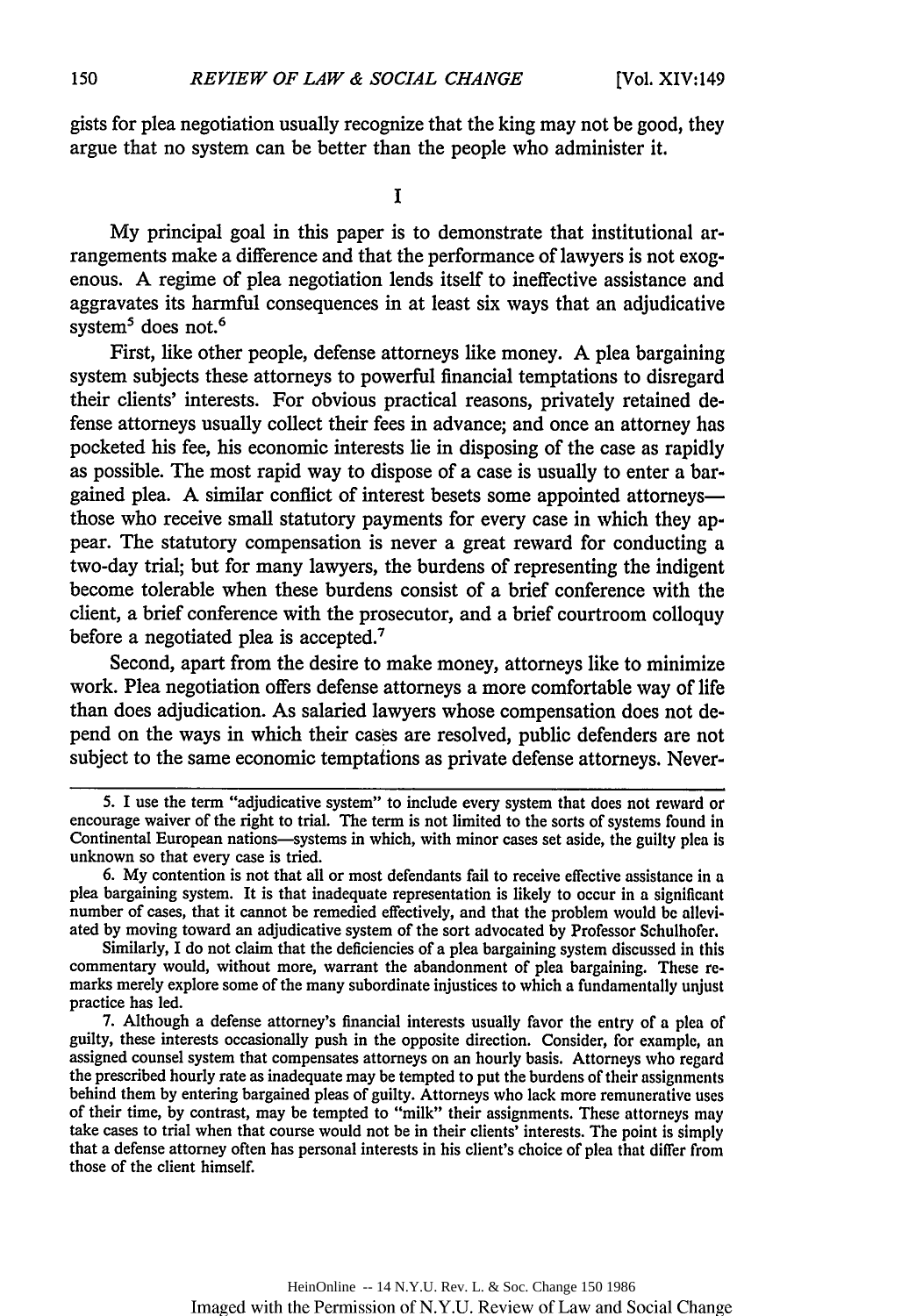theless, all lawyers are subject to the temptation to promote their own convenience at the expense of their clients. As with the economic temptations noted above, the danger is not so much deliberate betrayal as warped judgment and excessive use of shortcuts. As one judge noted, "It is easier to sit in an overstuffed chair drinking coffee than to stand in the courtroom trying cases."<sup>8</sup> It is also easier to banter with prosecutors about kids, lakehouses and justice than to march into the field to learn the facts or into the library to learn the law.

Somewhat similar conflicts of interest would influence the performance of defense attorneys in an adjudicative system. There are a variety of ways to bluff, cut corners, and "wing it" when a case is tried. Nevertheless, the trial process constrains the ability of lawyers to shrug off most forms of hard work as unnecessary. At trial, an attorney must at least listen to the prosecution's witnesses and decide whether and how to cross-examine them. Even if the attorney has conducted no pretrial investigation, his client may have suggested some defense witnesses (including the client himself). The attorney must either call these witnesses to testify or explain to his client why he has not. In addition, the attorney must participate in the formulation of the court's instructions, argue to the jury, and more. An attorney who wished to appear competent in performing these visible tasks would be likely to investigate the facts before trial, speak to his witnesses, research the relevant law and prepare in other ways. He would not have an easy way to conclude his representation in minutes and rationalize his lack of vigorous advocacy as the best possible representation of his client.

In a typical shop or factory, some employees work harder than others, but the possibility of defective performance on the job does not suggest that it is immaterial whether the manager of the shop or factory requires its employees to report for work. Similarly, the temptations to cut corners that defense attorneys would experience in an adjudicative system cannot be equated with the more powerful conflicts of interest that confront them in our plea bargaining system.

Third, like other people, attorneys like to be liked and to enjoy good relationships with co-workers. This personal interest, like the others, can lead defense attorneys to represent their clients less vigorously. In a plea bargaining system, prosecutors and trial judges-the group with whom a defense attorney works every day-are likely to become a more important constituency than the attorney's more transient clients.<sup>9</sup> As with the other temptations that I have mentioned, scholars could write treatises about this one, and some organizational theorists have.<sup>10</sup> What these theorists sometimes have been slow to

*<sup>8.</sup> See* Alschuler, *The Trial Judge's Role in Plea Bargaining,* 76 **COLUtM.** L. REv. 1059, 1103 (1976) (quoting Judge Arthur L. Alarcon).

<sup>9.</sup> For an in-depth exploration of this phenomenon, see Guggenheim, *Musings on Some Ethical Dilemmas for the Institutional Criminal Defense Attorney,* 14 **N.Y.U.** REV. L & Soc. **CHANGE** 13 (1986).

**<sup>10.</sup>** *See, eg.,* **J. EISENSTEIN** & H. **JACOB, FELONY JusTicE: AN ORGANIZATIONAL ANAL-**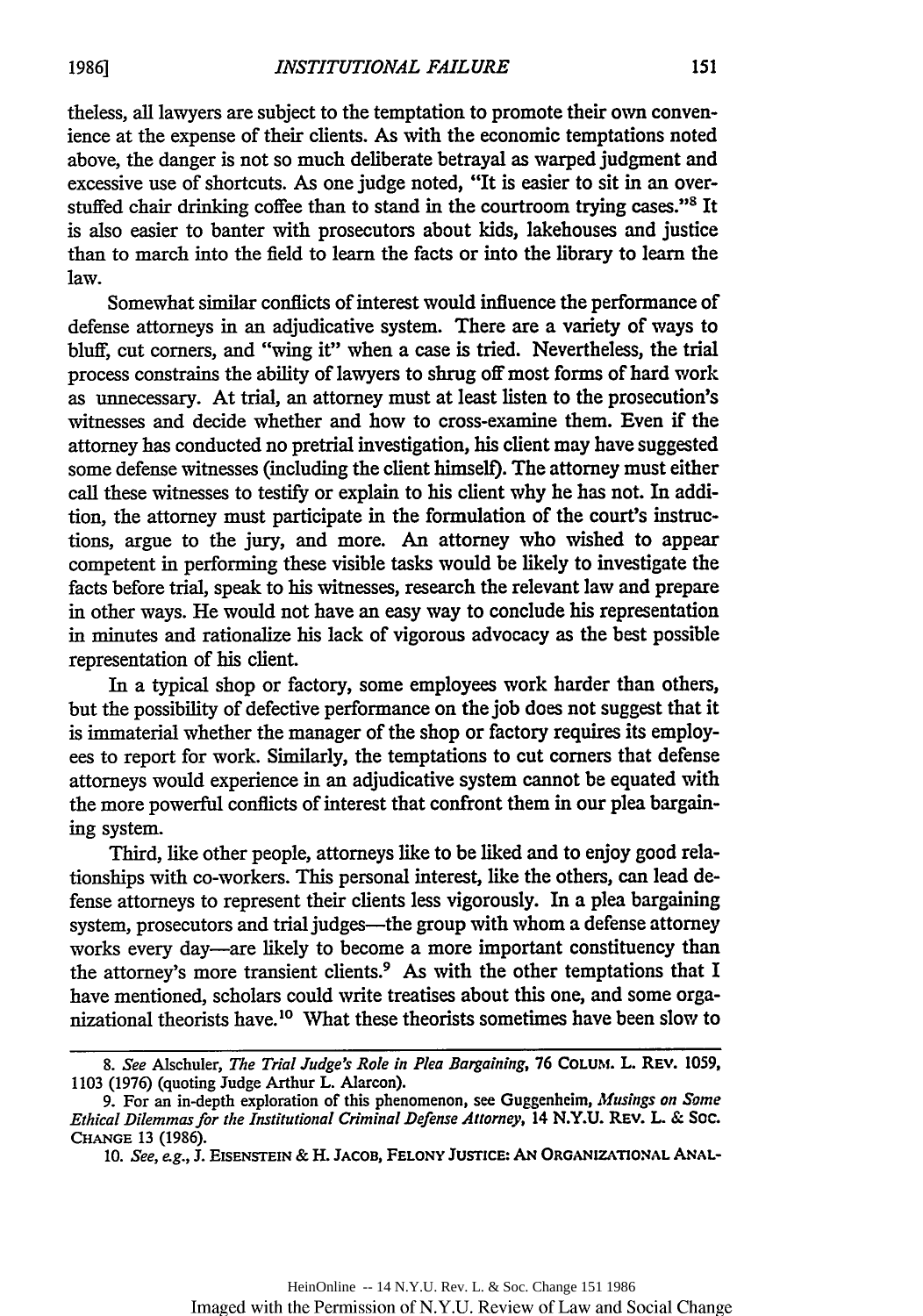recognize, however, is that there is a partial cure for the disease. An important virtue of the administration of justice by juries and other impartial tribunals is that it maximizes the extent to which outcomes depend on the facts of each case and minimizes the influence of personal favoritism and favor-seeking. Juries in particular are not repeat players. An adjudicative system treats each case as a tale in which the defendant has a major role rather than as a short chapter in which he has a minor part. It reduces the chance that the defendant's interests will be sacrificed to build capital for the future, repay old debts, or simply win the approval of co-workers for its own sake.

Plea bargaining promotes inadequate representation for a fourth reason. Defense attorneys, like other people, do not want to be proven wrong. A decision to plead guilty, unlike a decision to stand trial, cannot be proven wrong. A guilty plea not only masks prior errors and professional deficiencies but also ensures the impregnability of a lawyer's professional judgment. Once a guilty plea has been entered, no one can know what result a trial would have reached. From the defendant's perspective, one can always suppose that the outcome would have been worse. When an attorney takes a case to trial, by contrast, he knows (and his client usually knows) what offer or bargaining opportunity has been declined. At the conclusion of a trial, it may be evident that the rejection of an offer has cost a defendant several years of his life. This moment of recognition is unlikely to enhance a lawyer's self-esteem or make future contact with the client more pleasant. Nevertheless, the risk of this unhappy moment can be avoided. A lawyer need only follow what is always the safe and secure course in a plea bargaining system-persuade the client to plead guilty.

A fifth reason why a regime of plea bargaining promotes inadequate representation is its secrecy and unwritten rules. These characteristics maximize the dangers of inexperience. As one prosecutor observed, "Anyone who can try a civil case can try a criminal case, but a civil lawyer is not qualified to *evaluate* a criminal case. He has no way of knowing what a criminal case is worth."<sup>11</sup> Moreover, the danger is not simply that an inexperienced lawyer may be unable to distinguish a good offer from a bad offer. In addition, the lawyer may not know how to get a good offer. When does a lawyer push too hard and harm his clients because courthouse insiders conclude that he is a "shotgun who goes off half-cocked"? When does he fail to push hard enough and harm his clients because insiders realize that they can take advantage of him? How "reasonable" is too reasonable, and how "reasonable" is not reasonable enough? These questions are difficult, and defendants may suffer while attorneys try to figure them out.

By contrast, trial is an open system-a system with reasonably well-de-

**YSIS** OF **CRIMINAL COURTS** (1977); P. **NARDULLI, THE COURTROOM ELITE: AN ORGANIZA-TIONAL PERSPECTIVE ON CRIMINAL JUSTICE (1978).**

**<sup>11.</sup>** Alschuler, *The Defense Attorney's Role in Plea Bargaining,* 84 YALE L.J. 1179, 1269 (1975).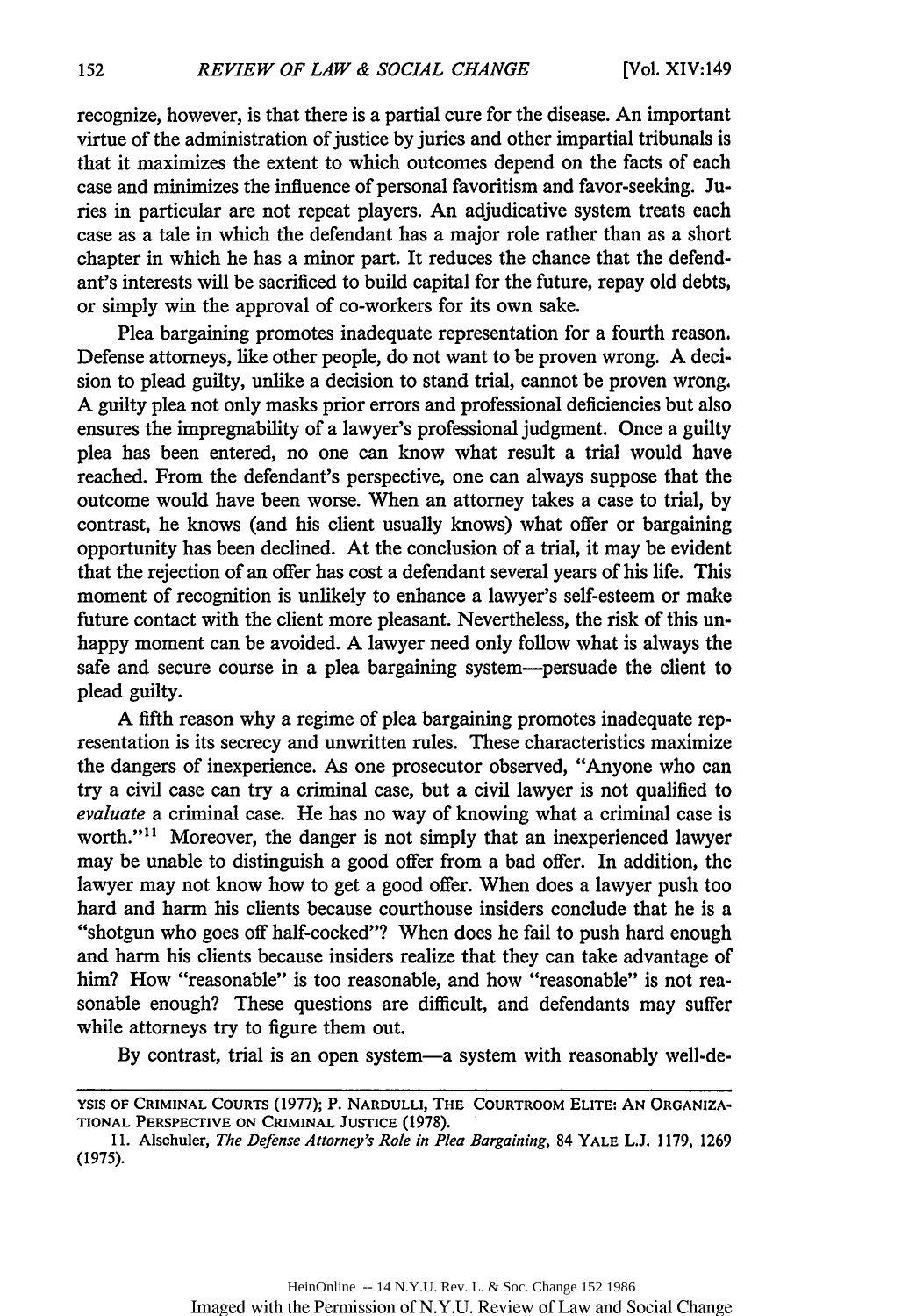fined roles and a system that can be studied, learned, and eventually mastered. Moreover, even when an inexperienced attorney founders at trial, the witnesses usually tell their stories in a coherent fashion; the judge usually gives reasonably accurate instructions on the law; the jurors usually follow both the evidence and their consciences; and if the defendant is convicted, the judge imposes the sentence that he thinks fair. An inexperienced defense lawyer can harm his clients greatly at trial, but to a far greater extent than plea negotiation, trial is a system of checks and balances.

There is a sixth way in which the performance of defense attorneys in a plea bargaining system differs from their performance in an adjudicative system. A conscientious lawyer in a plea bargaining system cannot be only an advocate for his client. The lawyer must also be the point man or woman for a coercive system of justice. It is the defense attorney who must deliver the message that the client does not have an unfettered right to trial. It is the defense attorney who must explain how the plea bargaining leverage works. Some clients may be slow to get the message, and one public defender observed, "A lawyer shirks his duty when he does not coerce his client."<sup>12</sup> The duty of a conscientious lawyer is indeed to ensure that his client understands what is at stake. In performing this duty, the lawyer may be required to use such harsh language as: "I cannot beat this case. The jury wants your blood. You will burn if you do not change your plea."<sup>13</sup>

Although a well-intentioned lawyer who "coerces" his client may be effective in saving the client from an avoidable penalty, he is likely to be ineffective in another respect. He is unlikely to inspire his client's confidence. The client may conclude that the lawyer does not believe in his case. In a plea bargaining system, even a capable and conscientious defense attorney is likely to incur the distrust and resentment of the person whom he seeks to serve.

One can envision a different role for a defense attorney-a role in which the attorney could leave the judging to others and be unreservedly on his client's side. Nevertheless, an attorney could properly assume this role only in a system that did not penalize the decision to present an adversary defense.

Perhaps, for some lawyers, the lofty ideals of our profession are an adequate answer to the temptations that I have described; but I confess that, were I a defense attorney, these temptations would influence me. I might not join the ranks of those lawyers who purposely betray their clients, who appear in hundreds of cases every year and never try any of them, and who sometimes even deceive their clients in order to persuade them to plead guilty. Nevertheless, it is a rare case in which a defense attorney cannot secure a plausible offer from a prosecutor. After receiving a colorable offer, I could not forget that the alternative to accepting it would be extra days of work-work which might or might not benefit my client but which certainly would prove costly to me.

<sup>12.</sup> *Id.* at 1310.

**<sup>13.</sup>** *Cf.* Huot v. Commonwealth, **363** Mass. **91,** 94, **292 N.E.2d 700, 702 (1973)** (language similar to that quoted in text).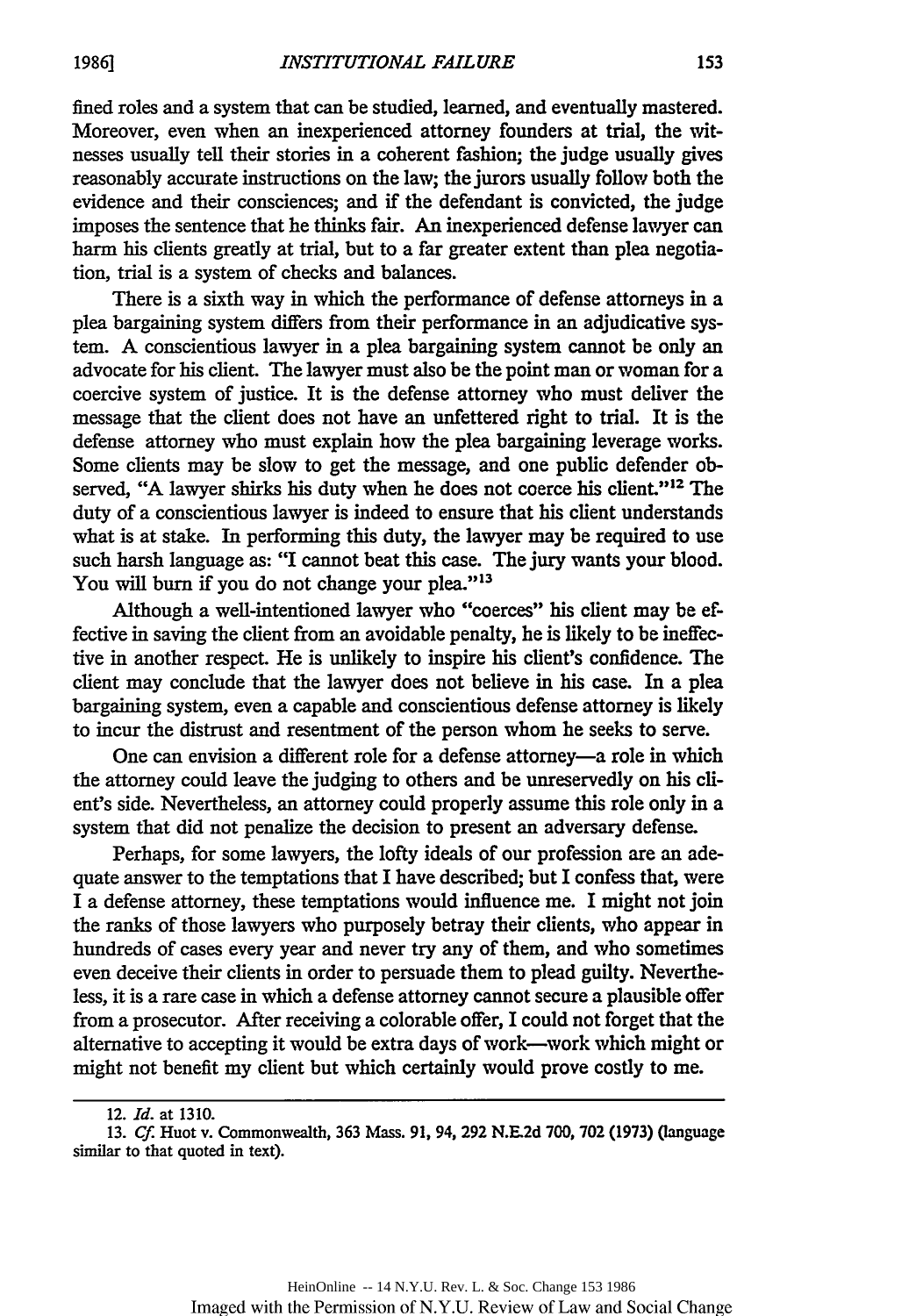II

I will address only briefly the second set of reasons why insuring the effective assistance of counsel is and will remain a dream in our plea bargaining system. In a system whose structure encourages inadequate assistance, no effective mechanism exists for determining whether inadequate assistance has occurred. Nor does it seem likely that an effective mechanism can be created.

In 1984, after years of neglecting the issue, the Supreme Court articulated a general standard for judging the effectiveness of counsel. In *Strickland v. Washington*,<sup>14</sup> a defendant who had pleaded guilty challenged the effectiveness of his counsel at the sentencing proceeding that followed his plea. The Supreme Court viewed the case as a vehicle for addressing in sweeping legislative fashion a broad range of issues likely to arise in effective assistance cases.<sup>15</sup> The Court said:

In giving meaning to the [Constitutional] requirement, **...** we must take its purpose-to ensure a fair trial-as the guide. The benchmark for judging any claim of ineffectiveness must be whether counsel's conduct so undermined the proper functioning of the adversarial process that the trial cannot be relied on as having produced a just result.<sup>16</sup>

In a system in which almost no one receives a trial, the terms of the Court's long-awaited general formula for resolving claims of ineffective assistance were limited to trials. Perhaps this limitation reflected the myopic assumption that an adversarial trial is still the norm in the American system of criminal justice. The limitation, however, may have reflected, not the Supreme Court's naivety, but its sophistication. Only a defendant who has exercised the right to trial has a significant chance of demonstrating that he has not received the effective assistance of counsel. Perhaps, for this reason, the Supreme Court concluded that guilty plea cases could be safely disregarded.

Despite the formal limitation of the *Strickland* standard to trials, the proper application of the Court's approach to claims of ineffective assistance in the guilty plea process seems apparent. The *Strickland* Court said:

First, the defendant must show that counsel's performance was deficient. This requires showing that counsel made errors so serious that counsel was not functioning as the "counsel" guaranteed by the Sixth Amendment. Second, the defendant must show that the deficient performance prejudiced the defense. This requires showing that counsel's errors were so serious as to deprive the defendant of a

<sup>14. 466</sup> U.S. 668 (1984).

<sup>15.</sup> *Cf* Miranda v. Arizona, 384 U.S. 436 (1966). The *Miranda* style of opinion writing, in which a court roams at large through an area of the law, promulgates a doctrinal code, and treats the facts before it almost as an afterthought, was unusual at the time of *Miranda* itself. Thanks to a remaking of the Supreme Court in the name of "strict construction," however, this nonjudicial style now appears to be the norm.

<sup>16.</sup> Strickland, 466 U.S. at 686.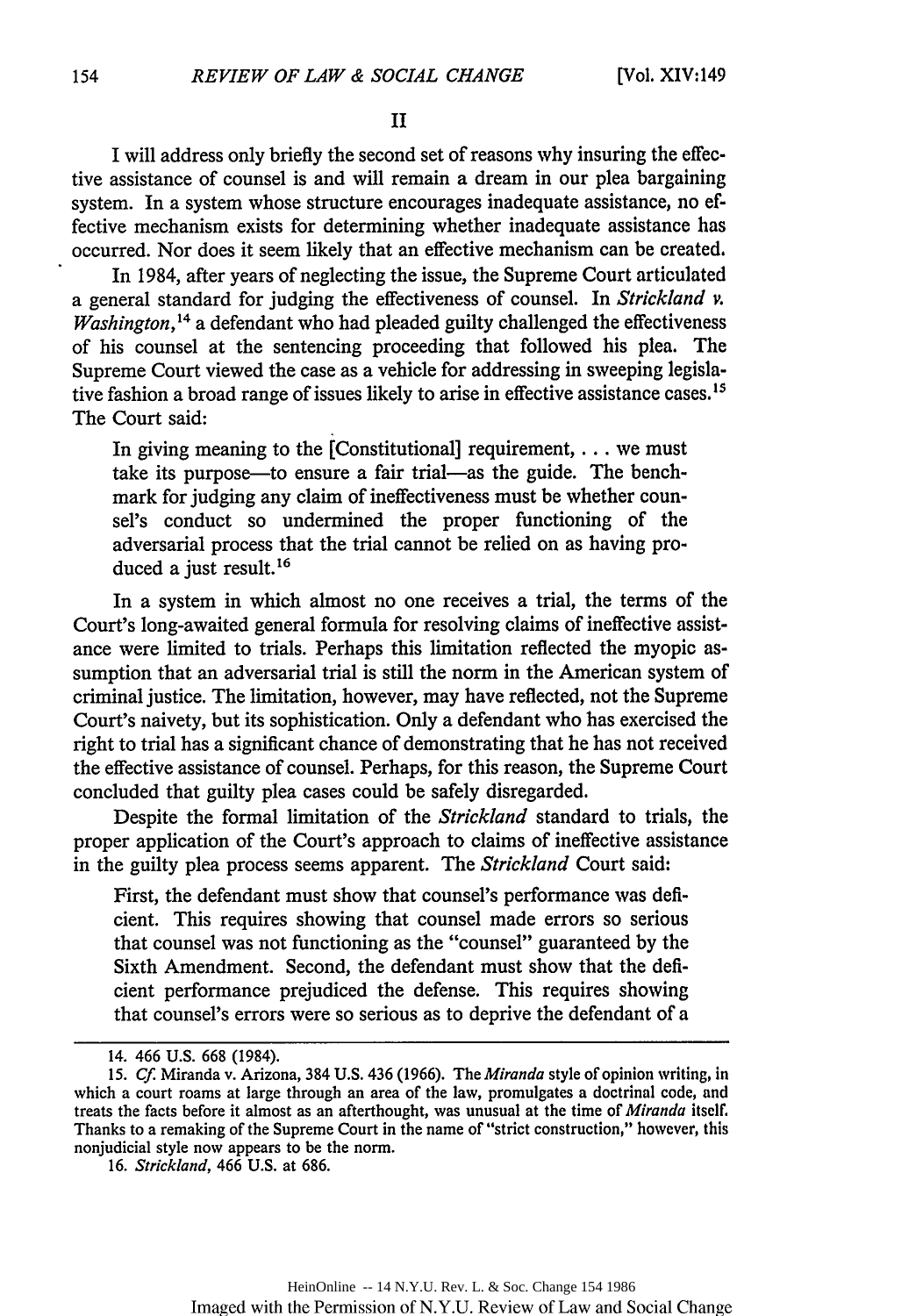fair trial, a trial whose result is reliable.<sup>17</sup>

The court added that "[j]udicial scrutiny of counsel's performance must be highly deferential," that "a court must indulge a strong presumption that counsel's conduct falls within the wide range of reasonable professional assistance," and that "[t]he defendant must show that there is a reasonable probability that, but for counsel's unprofessional errors, the result of the proceeding would have been different." <sup>18</sup>

*Strickland* imposes a heavy burden on defendants convicted at trial who challenge the adequacy of the representation that they have received. At a trial, however, both the attorney's courtroom performance and the evidence presented by the prosecutor are matters of record. On rare occasion, a defendant may be able to point to specific misconduct, demonstrate that it was egregious, and show that competent representation probably would have altered the outcome. In a guilty plea case, by contrast, both the attorney's conferences with his client and his conferences with the prosecutor are secret. The absence of a record makes it extraordinarily difficult for a defendant to demonstrate that his plea was unreliable or that counsel's errors were likely to have altered the outcome. Moreover, it is difficult for a reviewing court to know what can be expected of an attorney in an unstructured bargaining situation. As Professor Schulhofer has noted, one can conjure up a plausible reason for almost any default in a plea bargaining system. <sup>19</sup>

*Strickland's* heavy weighing of the scales against claims of ineffective assistance drives the last nail into the coffin of the defendant whose inadequate lawyer has led him to plead guilty. But this last nail hardly matters. Whatever the formula for judging claims of ineffective assistance and whatever the facts, the defendant who has been inadequately represented and induced to plead guilty has almost no chance.

Ineffective representation is far more likely to occur in guilty plea cases than in trial cases. The weakest members of the defense bar are not usually the lawyers who put the state to its proof. Committing serious errors at trial might be an enormous step forward for some attorneys. Nevertheless, defendants who have pleaded guilty are far less likely to secure relief on grounds of ineffective representation than defendants who have been convicted at trial.

This irony is compounded by the fact that, in the *Brady* trilogy in **1970,20** the Supreme Court equated a knowing waiver with a competently counseled waiver. The Court therefore refused to consider directly whether the defendants in the three cases before it had knowingly waived their constitutional rights by entering guilty pleas. With rare exceptions, the Court has since permitted defendants who have pleaded guilty to secure relief only by shouldering

<sup>17.</sup> *Id.*

<sup>18.</sup> *Id.* at 687, 689, 694.

<sup>19.</sup> Schulhofer, *Effective Assistance supra* note 1, at 142.

<sup>20.</sup> Brady v. United States, 397 **U.S.** 742 **(1970);** McMann v. Richardson, **397 U.S. 759** (1970); Parker v. North Carolina, 397 **U.S.** 790 (1970).